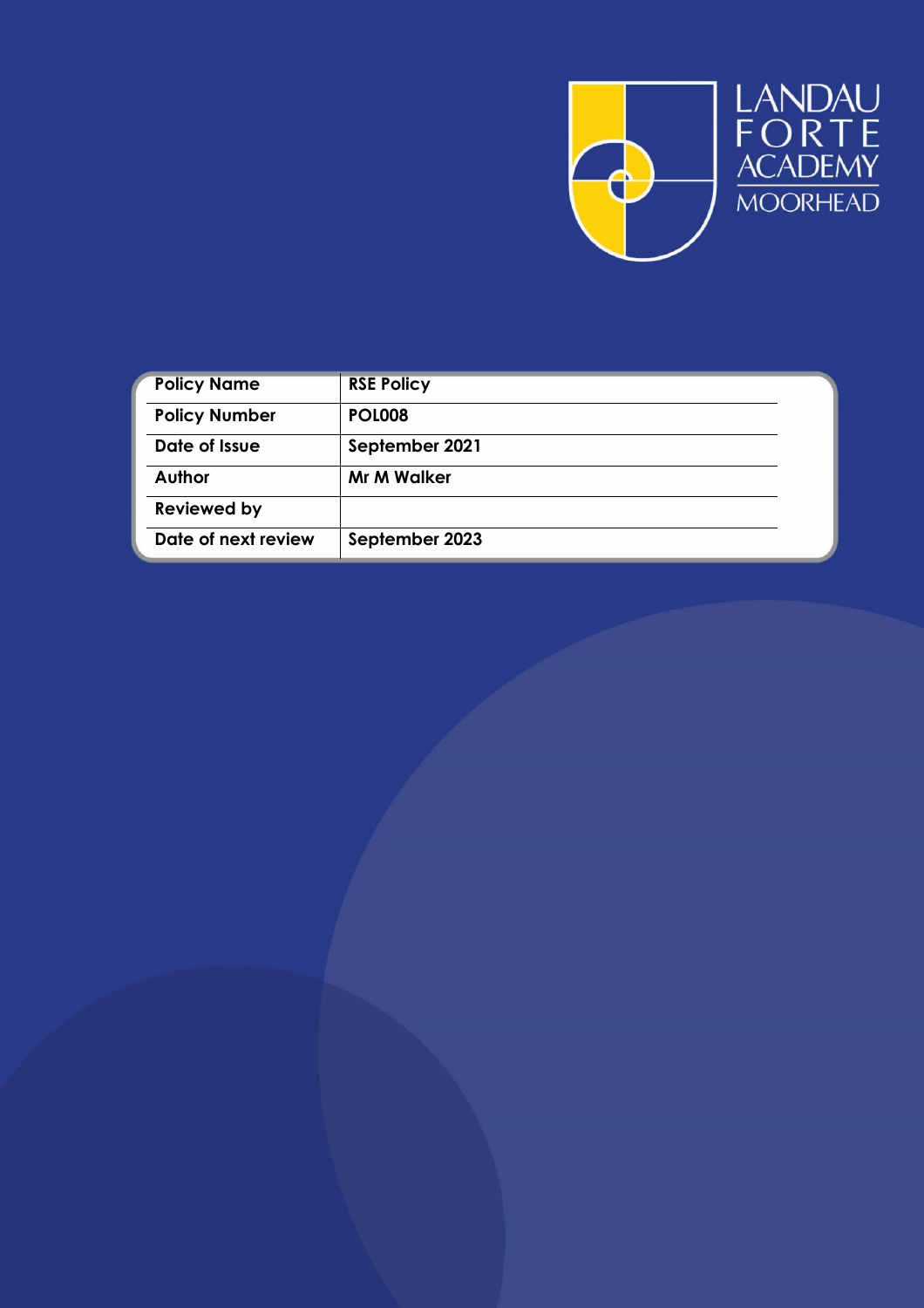#### **Policy review dates and changes**

| <b>Review date</b> | By whom | <b>Summary of changes made</b> | <b>Date</b><br>implemented |
|--------------------|---------|--------------------------------|----------------------------|
|                    |         |                                |                            |
|                    |         |                                |                            |
|                    |         |                                |                            |
|                    |         |                                |                            |
|                    |         |                                |                            |
|                    |         |                                |                            |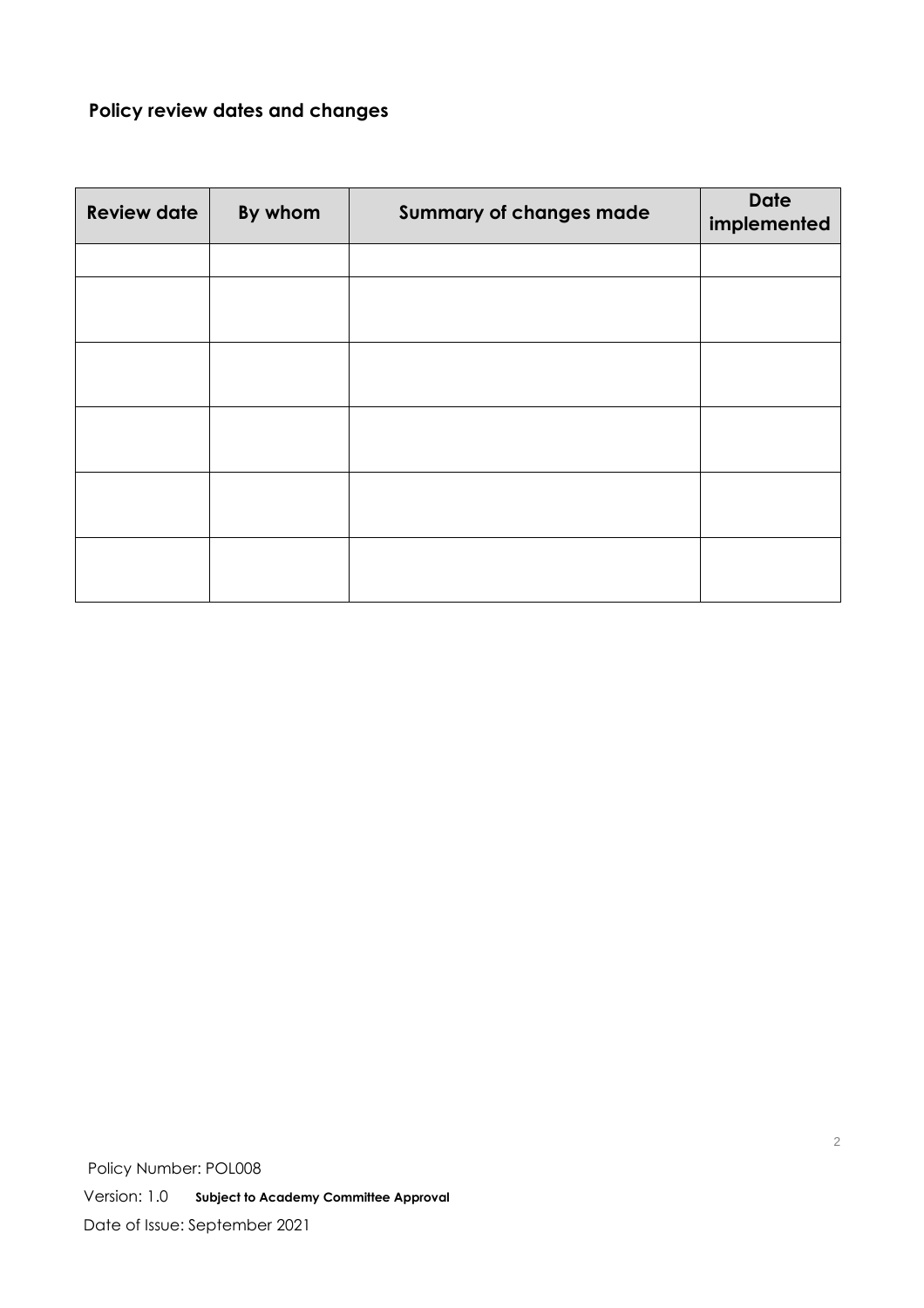### **1. Aims**

The aims of relationships and sex education (RSE) at our school are to:

- Provide a framework in which sensitive discussions can take place
- Prepare pupils for puberty, and give them an understanding of sexual development and the importance of health and hygiene
- Help pupils develop feelings of self-respect, confidence and empathy
- Create a positive culture around issues of sexuality and relationships
- Teach pupils the correct vocabulary to describe themselves and their bodies.
- RSE links very closely to our school values of being kind, being curious and being brave.

## **2. Statutory requirements**

As a primary academy school we must provide relationships education to all pupils as per section 34 of the [Children and Social work act 2017.](http://www.legislation.gov.uk/ukpga/2017/16/section/34/enacted)

We do not have to follow the National Curriculum but we are expected to offer all pupils a curriculum that is similar to the National Curriculum including requirements to teach science which would include the elements of sex education contained in the science curriculum.

In teaching RSE, we are required by our funding agreements to have regard to [guidance](https://www.gov.uk/government/consultations/relationships-and-sex-education-and-health-education) issued by the secretary of state as outlined in section 403 of the [Education Act 1996.](http://www.legislation.gov.uk/ukpga/1996/56/contents)

At Landau Forte Academy Moorhead we teach RSE as set out in this policy.

# **3. Policy development**

This policy has been developed in consultation with staff, pupils and parents. The consultation and policy development process involved the following steps:

- 1. Review a member of staff or working group pulled together all relevant information including relevant national and local guidance
- 2. Staff consultation all school staff were given the opportunity to look at the policy and make recommendations. This was done in September 202 as part of our INSET day.
- 3. Parent/stakeholder consultation parents and any interested parties were invited to attend a meeting about the policy. Landau Forte Academy Moorhead sent out parental questionnaires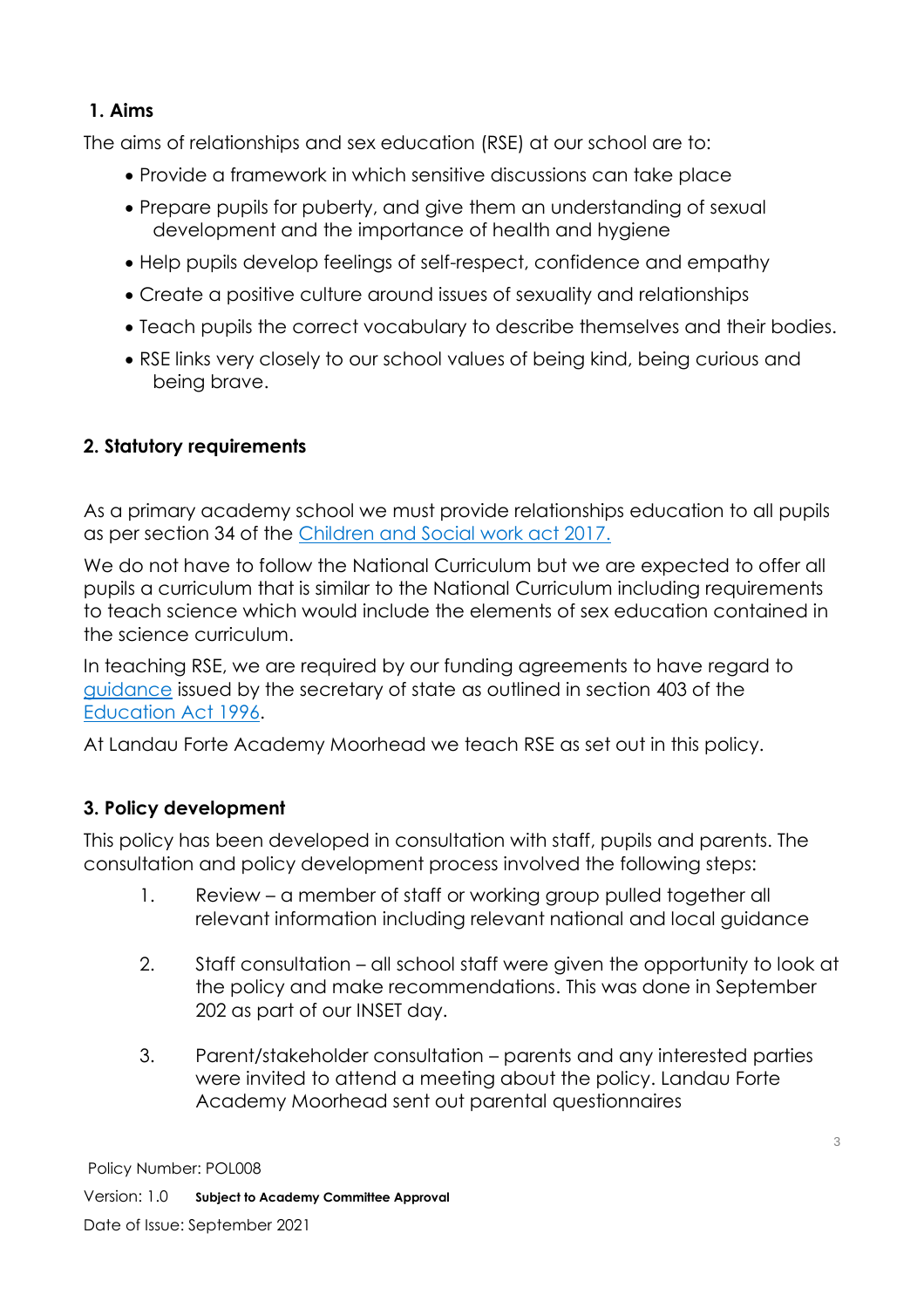- 4. Pupil consultation we investigated what exactly pupils want from their RSE whereby we discussed with our pupil leadership team.
- 5. Ratification once amendments were made, the policy was shared with governors and ratified.

#### **4. Definition**

RSE is about the emotional, social and cultural development of pupils, and involves learning about relationships, sexual health, sexuality, healthy lifestyles, diversity and personal identity.

RSE involves a combination of sharing information, and exploring issues and values.

RSE is not about the promotion of sexual activity.

#### **5. Curriculum**

Our curriculum is set out as per Appendix 1 but we may need to adapt it as and when necessary.

We have developed the curriculum in consultation with parents, pupils and staff, taking into account the age, needs and feelings of pupils. If pupils ask questions outside the scope of this policy, teachers will respond in an appropriate manner so they are fully informed and don't seek answers online.

Primary sex education is not statutory, however we have decided to focus on:

- Preparing boys and girls for the changes that adolescence brings
- How a baby is conceived and born

For more information about our curriculum, see our curriculum map in Appendix 1.

### **6. Delivery of RSE**

RSE is taught within the personal, social, health and economic (PSHE) education curriculum. Biological aspects of RSE are taught within the science curriculum, and other aspects are included in religious education (RE).

Pupils also receive stand-alone sex education sessions where appropriate. There may some instances where classes are taught in same sex groups.

Relationships education focuses on teaching the fundamental building blocks and characteristics of positive relationships including:

- Families and people who care for me
- Caring friendships
- Respectful relationships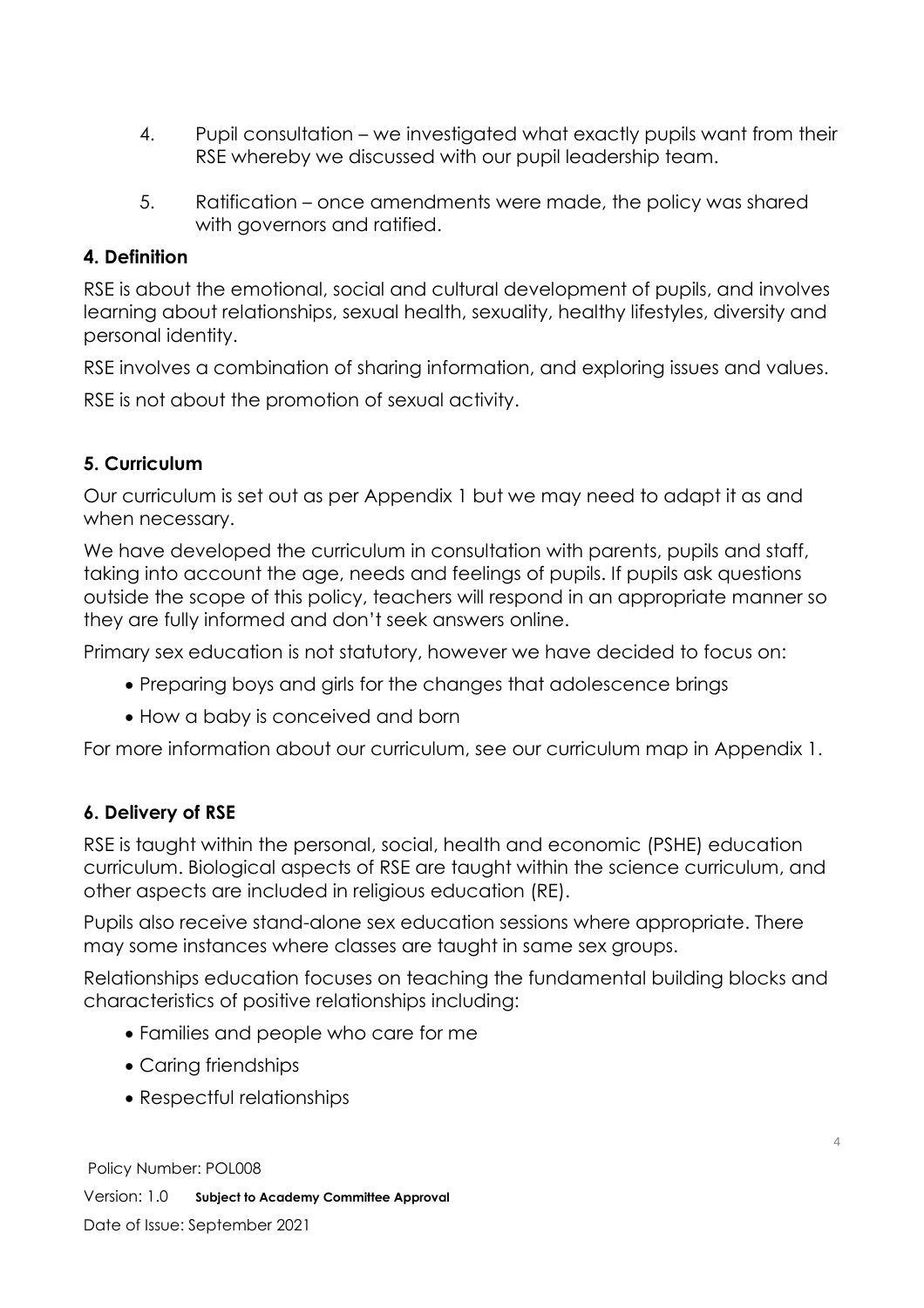- Online relationships
- Being safe
- Puberty

For more information about our RSE curriculum, see Appendices 1 and 2.

These areas of learning are taught within the context of family life taking care to ensure that there is no stigmatisation of children based on their home circumstances (families can include single parent families, LGBT parents, families headed by grandparents, adoptive parents, foster parents/carers amongst other structures) along with reflecting sensitively that some children may have a different structure of support around them (for example: looked after children or young carers).

## **7. Roles and responsibilities**

### **7.1 The governing board**

The governing board will approve the RSE policy, and hold the headteacher to account for its implementation.

## **7.2 The headteacher**

The headteacher is responsible for ensuring that RSE is taught consistently across the school, and for managing requests to withdraw pupils from [non-statutory] components of RSE (see section 8).

# **7.3 Staff**

Staff are responsible for:

- Delivering RSE in a sensitive way
- Modelling positive attitudes to RSE
- Monitoring progress
- Responding to the needs of individual pupils
- Responding appropriately to pupils whose parents wish them to be withdrawn from the [non-statutory components of RSE

Staff do not have the right to opt out of teaching RSE. Staff who have concerns about teaching RSE are encouraged to discuss this with the headteacher. All class teachers are involved in teaching the RSE curriculum.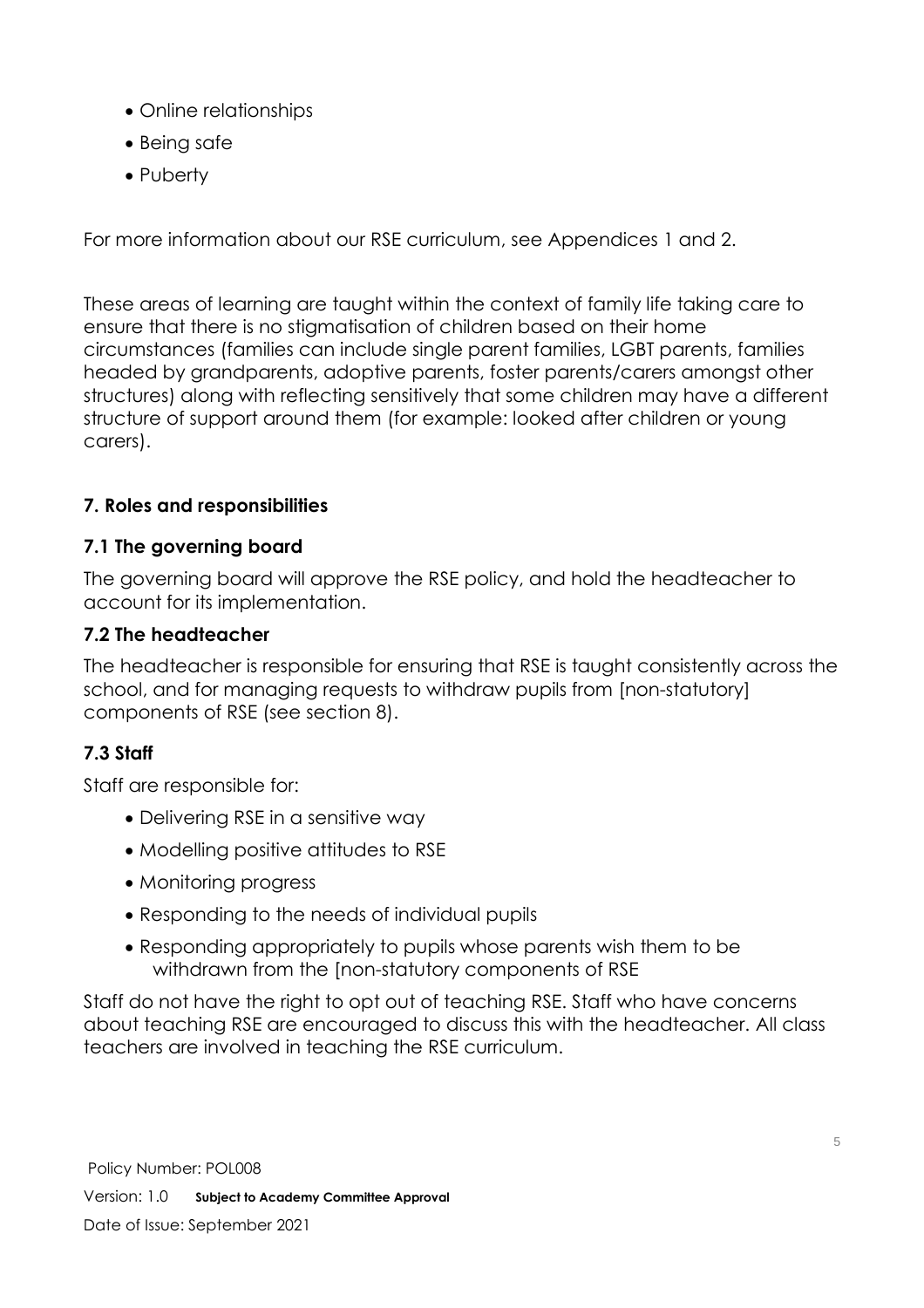### **7.4 Pupils**

Pupils are expected to engage fully in RSE and, when discussing issues related to RSE, treat others with respect and sensitivity.

### **8. Parents' right to withdraw**

Parents do not have the right to withdraw their children from relationships education.

Parents have the right to withdraw their children from the [non-statutory] components of sex education within RSE.

Requests for withdrawal should be put in writing using the form found in Appendix 3 of this policy and addressed to the headteacher.

Alternative work will be given to pupils who are withdrawn from sex education.

#### **9. Training**

Staff are trained on the delivery of RSE as part of their induction and it is included in our continuing professional development calendar.

The headteacher will also invite visitors from outside the school, such as school nurses or sexual health professionals, to provide support and training to staff teaching RSE.

#### **10. Monitoring arrangements**

The delivery of RSE is monitored by SLT through:

Monitoring long and medium term plans, learning walks and learning in books.

Pupils' development in RSE is monitored by class teachers as part of our internal assessment systems.

This policy will be reviewed by SLT annually. At every review, the policy will be approved by the governing body and the head teacher.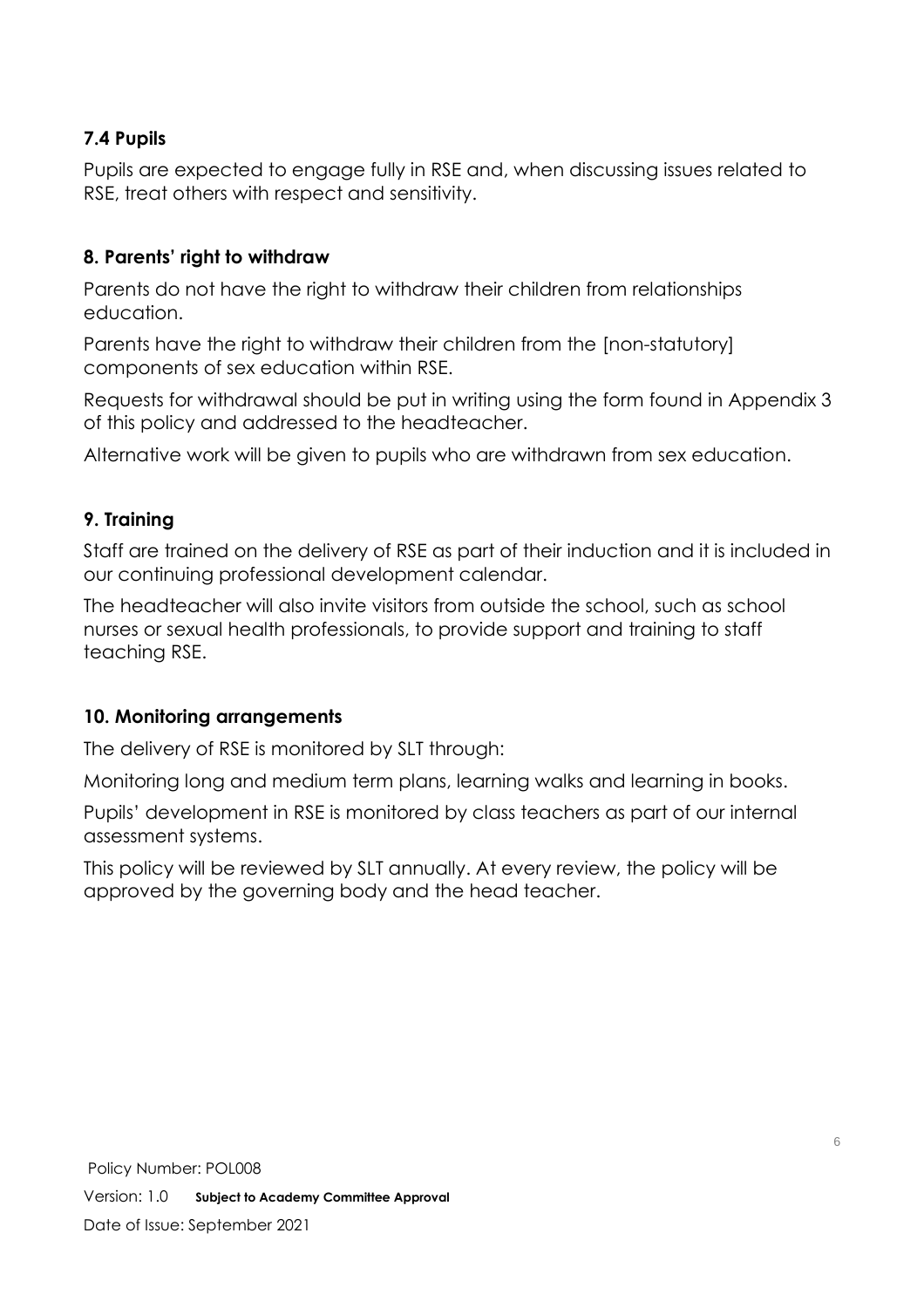**Appendix 1: Curriculum map**

**Relationships and sex education curriculum map**

Here is a link to our Curriculum map - [file:///N:/1.%20Primary%20Programme%20Builder%20-%20Questions](file://///lfadm-sr-001/SBLAIR$/1.%20Primary%20Programme%20Builder%20-%20Questions-based%20model%20(002).pdf)[based%20model%20\(002\).pdf](file://///lfadm-sr-001/SBLAIR$/1.%20Primary%20Programme%20Builder%20-%20Questions-based%20model%20(002).pdf)

Here is an outline of the non-statutory sex education that the children are taught by objectives and resource used to support. These are from the accredited support from Entrust – Inspiring Futures – Y6 unit, which covers topics usch as: labelling body parts, puberty changes in boys and girls e.g. menstrual cycle.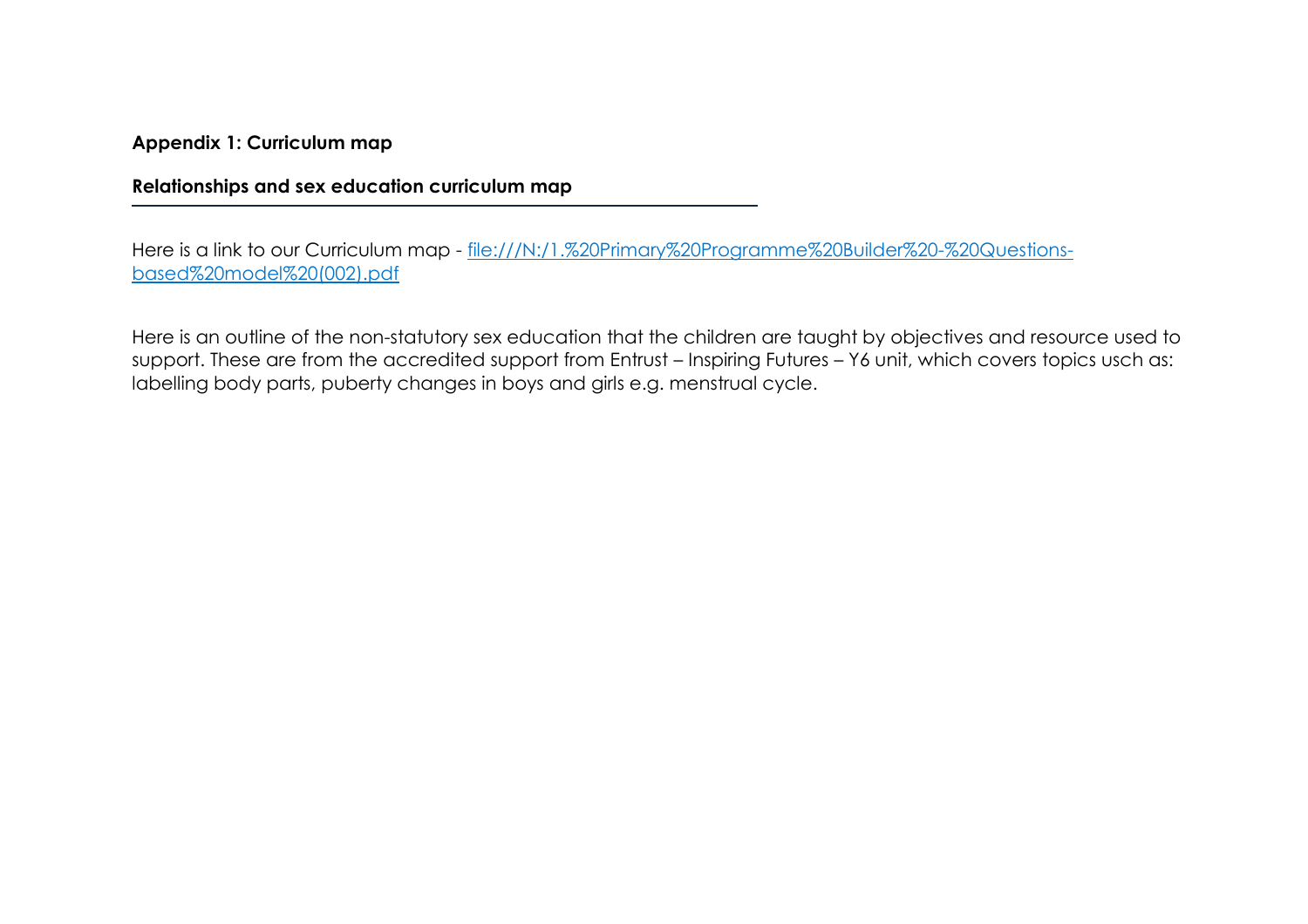| Appendix 2: By the end of primary school pupils should know |  |  |  |  |
|-------------------------------------------------------------|--|--|--|--|
|                                                             |  |  |  |  |

| <b>TOPIC</b>                                   | PUPILS SHOULD KNOW                                                                                                                                                                                                                                                                                                                                         |
|------------------------------------------------|------------------------------------------------------------------------------------------------------------------------------------------------------------------------------------------------------------------------------------------------------------------------------------------------------------------------------------------------------------|
| Families and<br>people who<br>care about<br>me | That families are important for children growing up because they can give love, security and stability<br>The characteristics of healthy family life, commitment to each other, including in times of difficulty,<br>protection and care for children and other family members, the importance of spending time together<br>and sharing each other's lives |
|                                                | That others' families, either in school or in the wider world, sometimes look different from their family,<br>but that they should respect those differences and know that other children's families are also<br>characterised by love and care                                                                                                            |
|                                                | That stable, caring relationships, which may be of different types, are at the heart of happy families,<br>and are important for children's security as they grow up                                                                                                                                                                                       |
|                                                | That marriage represents a formal and legally recognised commitment of two people to each other<br>which is intended to be lifelong                                                                                                                                                                                                                        |
|                                                | How to recognise if family relationships are making them feel unhappy or unsafe, and how to seek<br>help or advice from others if needed                                                                                                                                                                                                                   |

Policy Number: POL008

Version: 1.0 **Subject to Academy Committee Approval**

Date of Issue: September 2021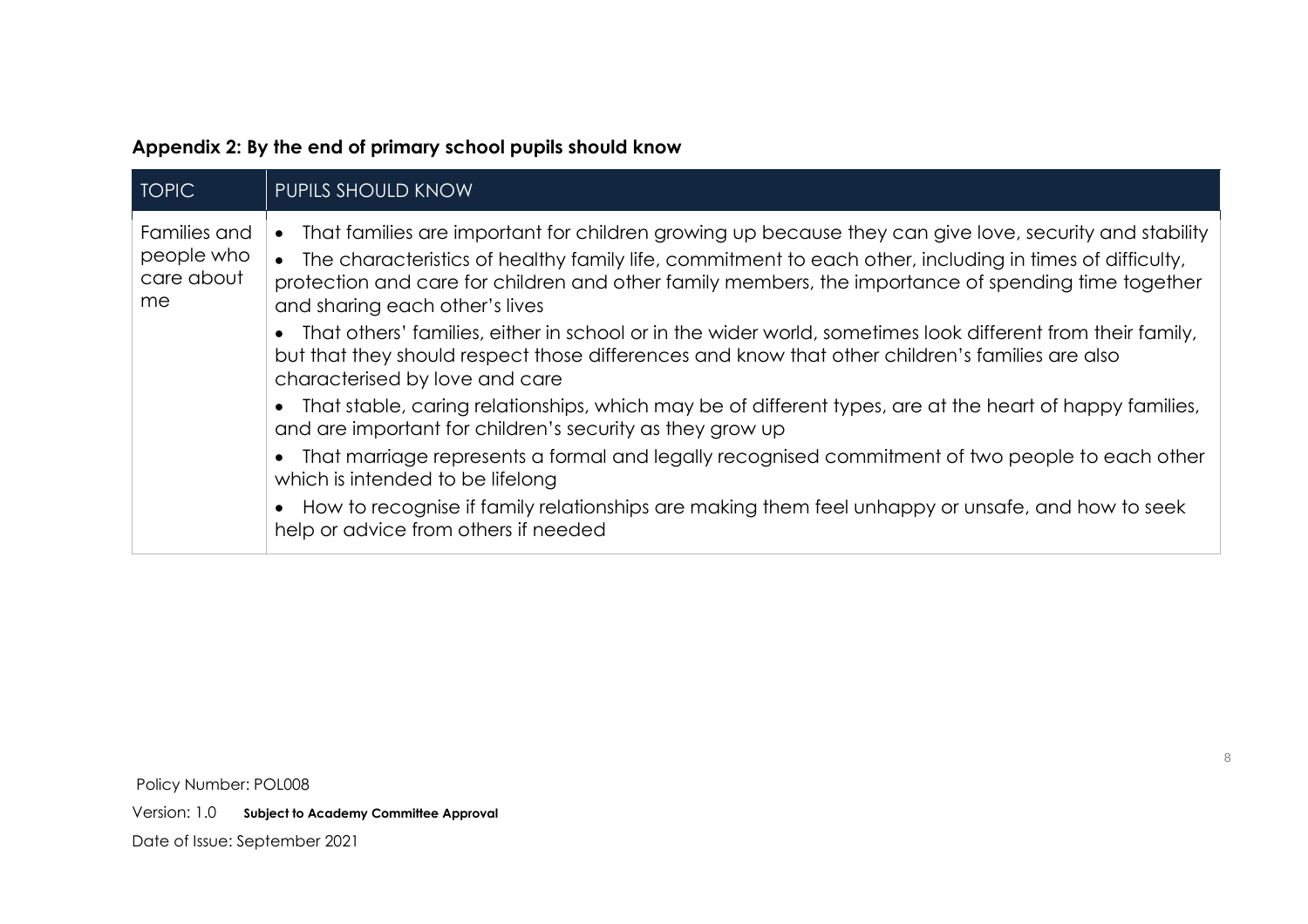| <b>TOPIC</b>          | PUPILS SHOULD KNOW                                                                                                                                                                                                                             |
|-----------------------|------------------------------------------------------------------------------------------------------------------------------------------------------------------------------------------------------------------------------------------------|
| Caring<br>friendships | How important friendships are in making us feel happy and secure, and how people choose and<br>make friends                                                                                                                                    |
|                       | The characteristics of friendships, including mutual respect, truthfulness, trustworthiness, loyalty,<br>kindness, generosity, trust, sharing interests and experiences and support with problems and difficulties                             |
|                       | That healthy friendships are positive and welcoming towards others, and do not make others feel<br>lonely or excluded                                                                                                                          |
|                       | That most friendships have ups and downs, and that these can often be worked through so that the<br>friendship is repaired or even strengthened, and that resorting to violence is never right                                                 |
|                       | How to recognise who to trust and who not to trust, how to judge when a friendship is making them<br>feel unhappy or uncomfortable, managing conflict, how to manage these situations and how to seek<br>help or advice from others, if needed |

Policy Number: POL008 Version: 1.0 **Subject to Academy Committee Approval** Date of Issue: September 2021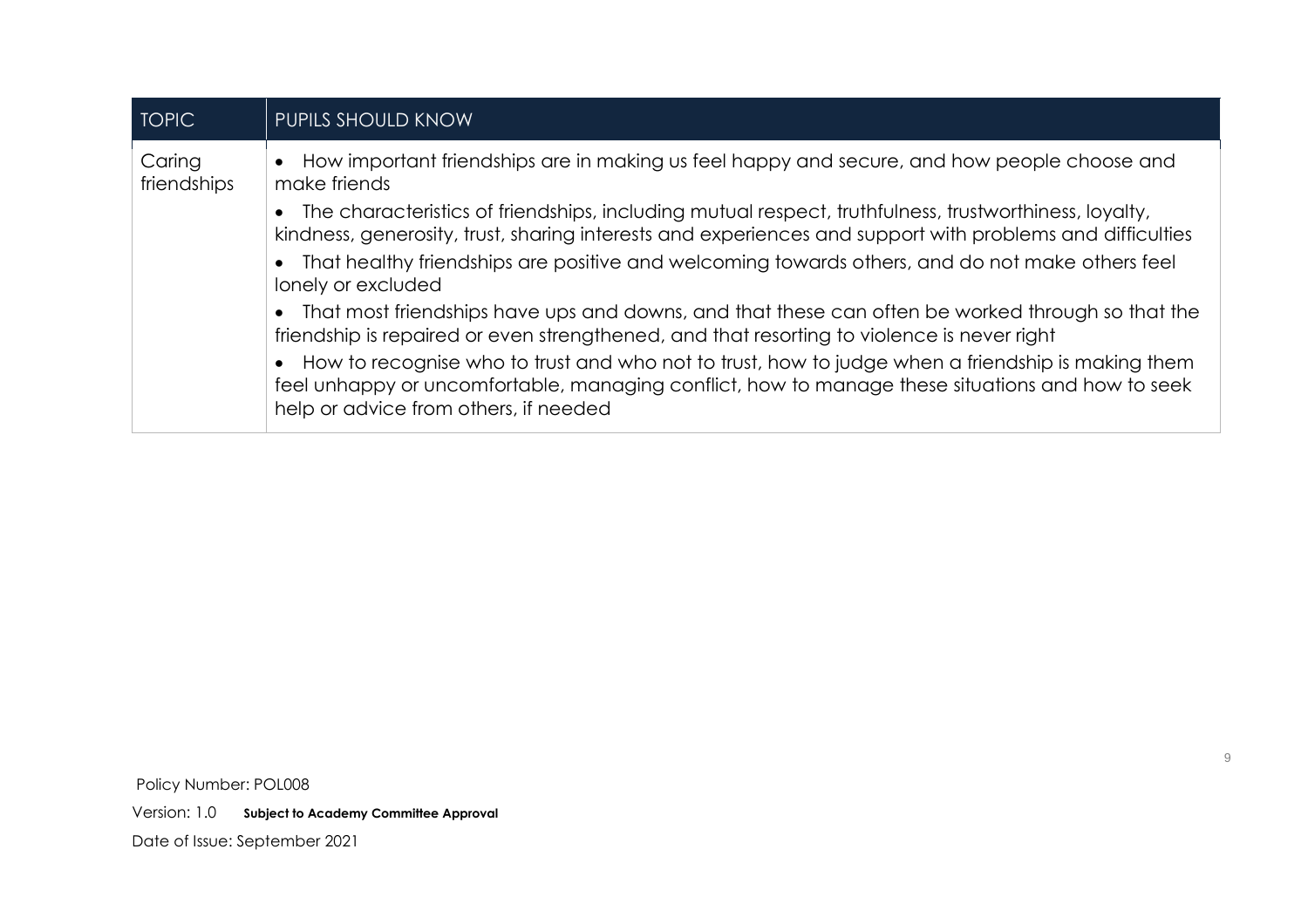| <b>TOPIC</b>                | PUPILS SHOULD KNOW                                                                                                                                                                                                               |
|-----------------------------|----------------------------------------------------------------------------------------------------------------------------------------------------------------------------------------------------------------------------------|
| Respectful<br>relationships | • The importance of respecting others, even when they are very different from them (for example,<br>physically, in character, personality or backgrounds), or make different choices or have different<br>preferences or beliefs |
|                             | Practical steps they can take in a range of different contexts to improve or support respectful<br>relationships                                                                                                                 |
|                             | The conventions of courtesy and manners                                                                                                                                                                                          |
|                             | The importance of self-respect and how this links to their own happiness<br>$\bullet$                                                                                                                                            |
|                             | That in school and in wider society they can expect to be treated with respect by others, and that in<br>turn they should show due respect to others, including those in positions of authority                                  |
|                             | About different types of bullying (including cyberbullying), the impact of bullying, responsibilities of<br>bystanders (primarily reporting bullying to an adult) and how to get help                                            |
|                             | What a stereotype is, and how stereotypes can be unfair, negative or destructive                                                                                                                                                 |
|                             | The importance of permission-seeking and giving in relationships with friends, peers and adults                                                                                                                                  |
| Online<br>relationships     | That people sometimes behave differently online, including by pretending to be someone they are<br>$\bullet$<br>not                                                                                                              |
|                             | That the same principles apply to online relationships as to face-to face relationships, including the<br>importance of respect for others online including when we are anonymous                                                |
|                             | The rules and principles for keeping safe online, how to recognise risks, harmful content and contact,<br>and how to report them                                                                                                 |
|                             | How to critically consider their online friendships and sources of information including awareness of<br>the risks associated with people they have never met                                                                    |
|                             | How information and data is shared and used online                                                                                                                                                                               |

Policy Number: POL008

Version: 1.0 **Subject to Academy Committee Approval**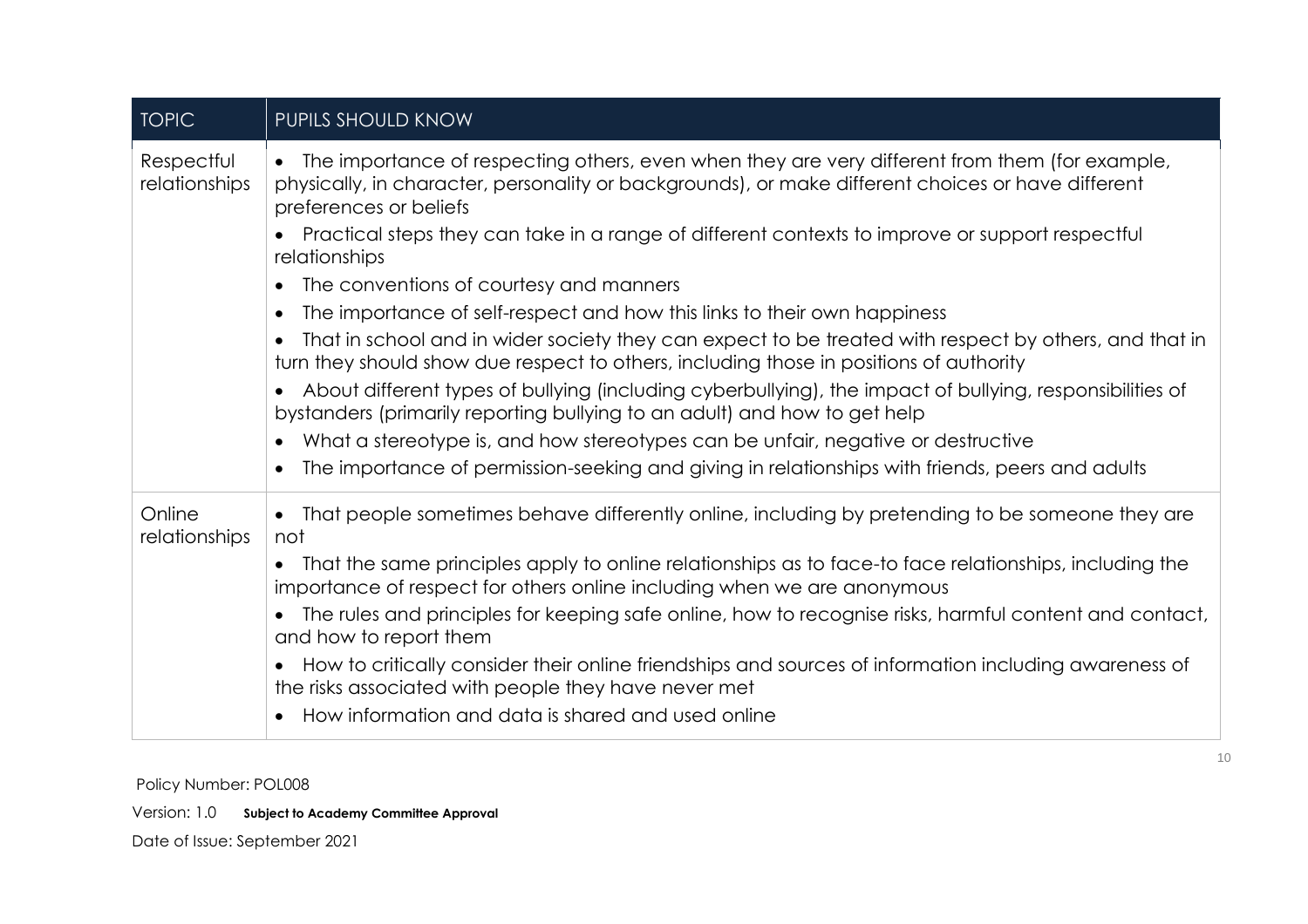| <b>TOPIC</b> | PUPILS SHOULD KNOW                                                                                                                                                          |
|--------------|-----------------------------------------------------------------------------------------------------------------------------------------------------------------------------|
| Being safe   | What sorts of boundaries are appropriate in friendships with peers and others (including in a digital<br>context)                                                           |
|              | About the concept of privacy and the implications of it for both children and adults; including that it<br>is not always right to keep secrets if they relate to being safe |
|              | That each person's body belongs to them, and the differences between appropriate and<br>inappropriate or unsafe physical, and other, contact                                |
|              | How to respond safely and appropriately to adults they may encounter (in all contexts, including<br>online) whom they do not know                                           |
|              | How to recognise and report feelings of being unsafe or feeling bad about any adult                                                                                         |
|              | How to ask for advice or help for themselves or others, and to keep trying until they are heard                                                                             |
|              | How to report concerns or abuse, and the vocabulary and confidence needed to do so                                                                                          |
|              | Where to get advice e.g. family, school and/or other sources                                                                                                                |

Policy Number: POL008 Version: 1.0 **Subject to Academy Committee Approval** Date of Issue: September 2021